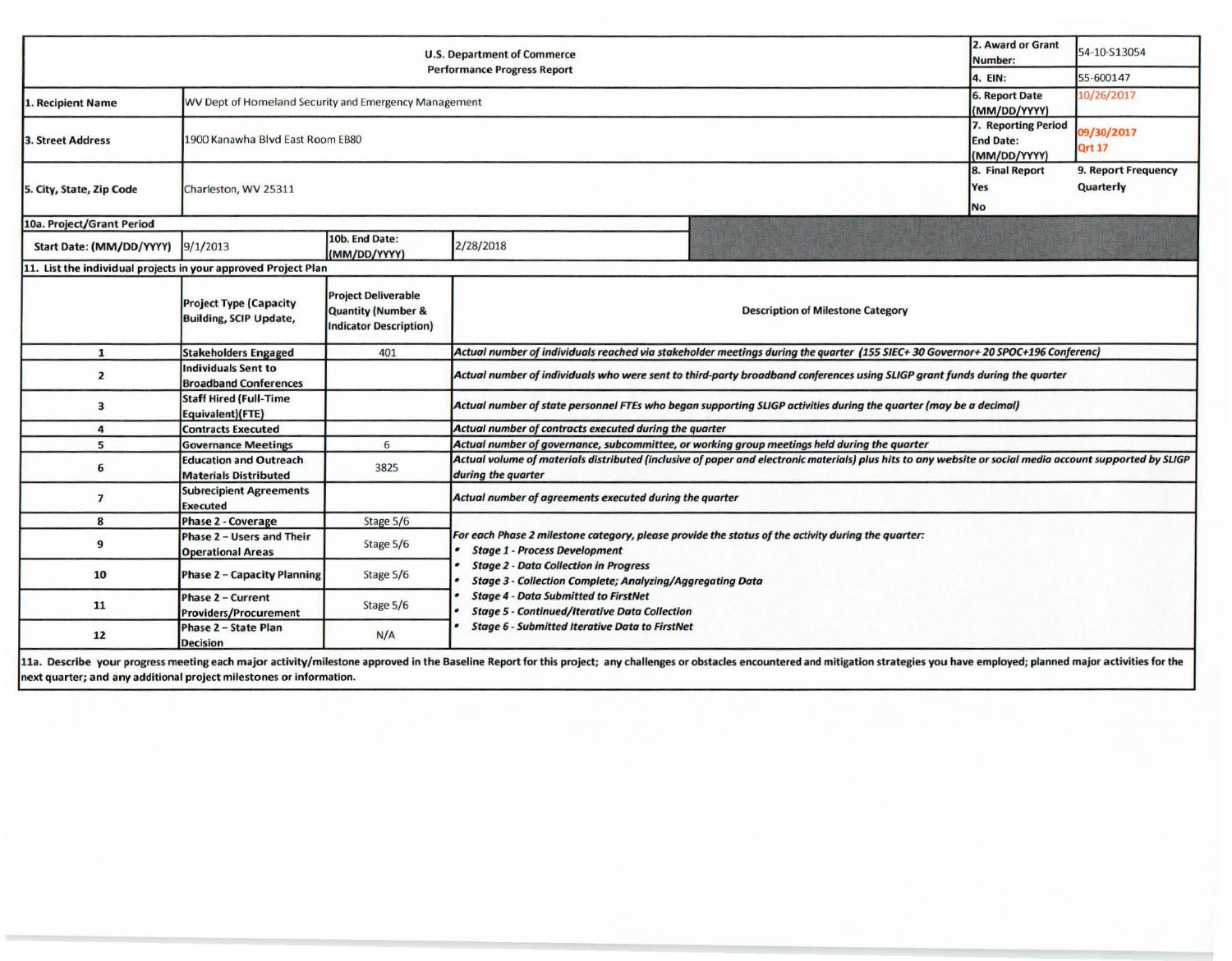## Education and Outreach -

• Distributed outreach materials at SIRN Conference

Ve email a weekly FirstNet Update and a monthly SIRN newsletter to each RIC Chairman, who then distributes them to the RIC members there are approximately 25 per the 6 RICs 6 RICs \* 12 weeks per quarter + 3 monthly SIRN newsletters• 25 members= 1800 + 225 911 directors and **EMS.** 

## July

\*July 11th AT& T/FirstNet gave a PTT demo to the SIEC Goverenance • July 13th conference call regarding First Net portal

## September

\* September 11th FirstNet/AT&T gave an update at lunch meeting at the Governor's Mansion to 30 attendees of the 911 Council. Discussed Priority and Preemption, FirstNet and At&T partnership for 25 years

• September 15th FirstNet /AT&T - DHSEM Office - meeting with SPOC team - overview and update regarding what Governor's decision to Opt-In would mean to WV. What type of information would be need from WV

September 24 - 28 - 2017 SIRN Conference FirstNet/At&T held an informational booth at the SIRN Conference. Approximately 200 WV First Responders, stakeholders and decision makers attended the conference.

Alex Raffi and Lori Stone presented a FisrtNet Update. Topics of discussion: Details about the FirstNet and AT&T partnership, SPP training, timelines, the draft plan review process, comment submission procedures, and the G decision. at the 2017 SIRN Conference and fielded questions.

llc. Provide any other information that would be useful to NTIA as it assesses this project's progress.

**11d. Describe any success stories or best practice s you have identified. Please be as specific as possible.** 

10th Annual SIRN Conference - FirstNet /AT&tTpresented s Update and Overview. Also had a booth at the conference and distributed materials and answered questions. We continue to distribute "FirstNet" updates to all stakeho decision makers

## 12. **Personnel**

**12a.** If **the project is not fully staffed, describe how any lack** of **staffing may impact** the **project's time** line **and when the project will be** fully **staffed.** 

| <b>Job Title</b>                                                             | FTE%                                                                                                                                                 | <b>Project (s) Assigned</b>                                                                                                                              |  |  |  |  |  |  |
|------------------------------------------------------------------------------|------------------------------------------------------------------------------------------------------------------------------------------------------|----------------------------------------------------------------------------------------------------------------------------------------------------------|--|--|--|--|--|--|
| <b>SWIC</b><br><b>GE McCabe</b>                                              | Supervising and supporting activities related to technical considerations, outreach, education, phase 2 planning, staff activities, reporting<br>90% |                                                                                                                                                          |  |  |  |  |  |  |
| <b>Technical Support Advisor</b><br><b>Mark Smith</b><br><b>Patick McGue</b> | 40%                                                                                                                                                  | Provide technical support to the Broadband Committee, SPOC and SWIC. Administering and monitoring the Broadband traffic on the SIRN Broadband<br>Network |  |  |  |  |  |  |
| <b>GIS Analyst</b>                                                           |                                                                                                                                                      |                                                                                                                                                          |  |  |  |  |  |  |
| <b>Project Manager</b><br>Lisa Paxton                                        | 100%                                                                                                                                                 | Oversee grant administrative support, outreach, assist with phase 2 planning, plan meetings and conferences                                              |  |  |  |  |  |  |
| <b>Project Manager Tommy</b><br>Dingess                                      | 5%                                                                                                                                                   | Oversee grant administrative support                                                                                                                     |  |  |  |  |  |  |
| Data Collection Support<br>Fred Mixer                                        | 100%                                                                                                                                                 | Assist with FirstNet Data Collection efforts                                                                                                             |  |  |  |  |  |  |
|                                                                              |                                                                                                                                                      |                                                                                                                                                          |  |  |  |  |  |  |
| 13. Subcontracts (Vendors and/or Subrecipients)                              |                                                                                                                                                      |                                                                                                                                                          |  |  |  |  |  |  |
|                                                                              |                                                                                                                                                      | 13a. Subcontracts Table - Include all subcontractors. The totals from this table must equal the "Subcontracts Total" in Question 14f.                    |  |  |  |  |  |  |
|                                                                              |                                                                                                                                                      |                                                                                                                                                          |  |  |  |  |  |  |